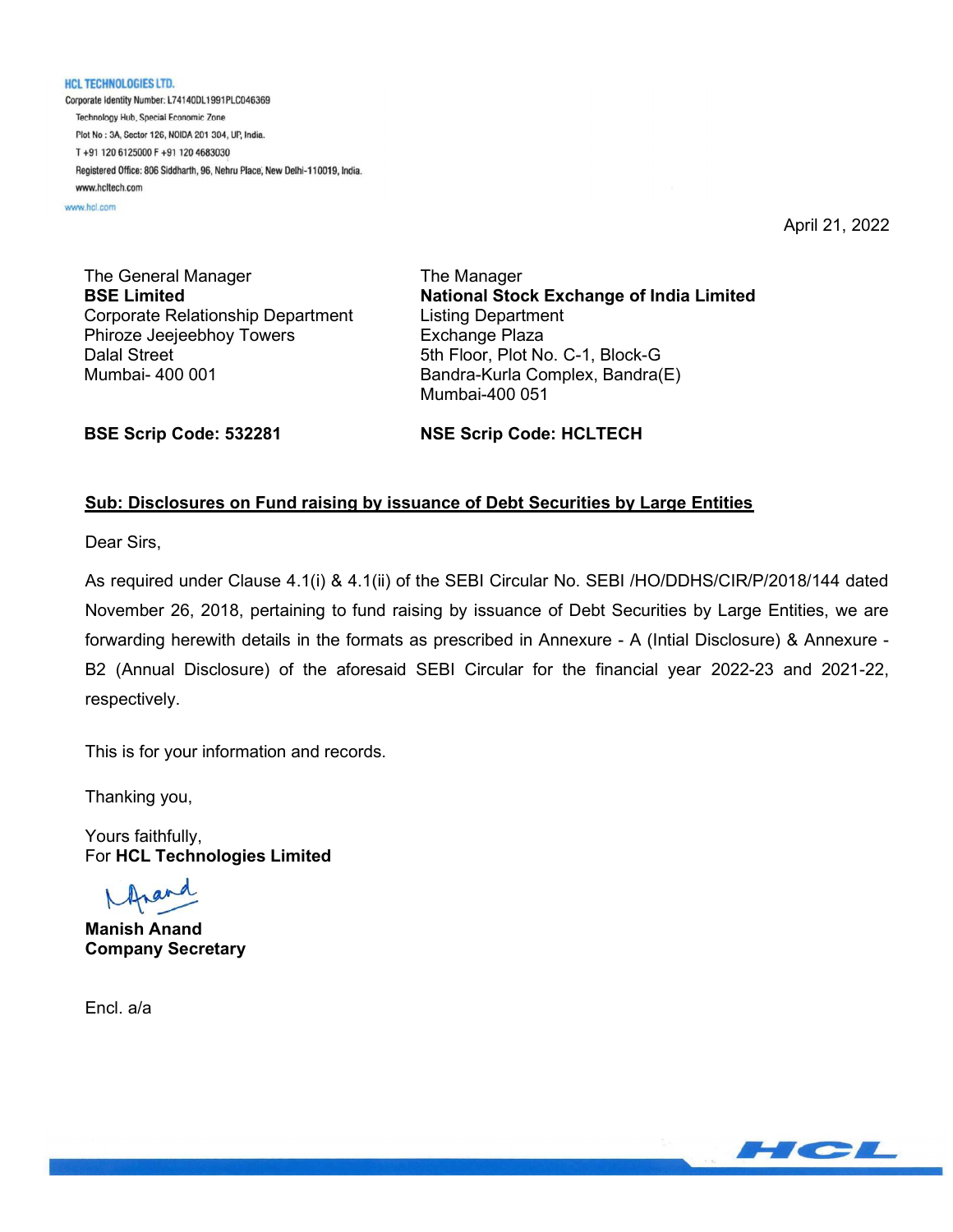#### **HCL TECHNOLOGIES LTD.**

Corporate Identity Number: L74140DL1991PLC046369 Technology Hub, Special Economic Zone Plot No : 3A, Sector 126, NOIDA 201 304, UP, India. T+91 120 6125000 F+91 120 4683030 Registered Office: 806 Siddharth, 96, Nehru Place, New Delhi-110019, India. www.hcltech.com

www.hcl.com

### (Annexure- A)

#### Format of the Initial Disclosure to be made by an entity identified as a Large Corporate

| Sr.<br>No.    | <b>Particulars</b>                                                                                                                   | <b>Details</b>                              |
|---------------|--------------------------------------------------------------------------------------------------------------------------------------|---------------------------------------------|
| 1             | Name of the Company                                                                                                                  | <b>HCL Technologies Limited</b>             |
| $\mathcal{P}$ | <b>CIN</b>                                                                                                                           | L74140DL1991PLC046369                       |
| 3             | Outstanding borrowing as on March 31, 2022                                                                                           | Rs. 226 crores                              |
| 4             | Highest Credit Rating during the previous FY along with<br>the name of the Credit Rating Agency                                      | "AAA"<br><b>ICRA Limited</b>                |
| 5             | Name of the Stock Exchange in which the fine shall be<br>paid, in case of shortfall in the required borrowing under<br>the framework | National Stock Exchange of India<br>Limited |

We confirm that we are a Large Corporate as per the applicability criteria given under SEBI circular SEBI/HO/DDHS/CIR/P/2018/144 dated November 26, 2018.

MANISH Digitally signed by **ANAND** Date: 2022.04.21

(Signatures)

Name: Manish Anand

Designation : Company Secretary

Contact Details: 9810799759

Date: April 21, 2022

| <b>PRATEEK</b> Digitally signed<br>by PRATEEK<br>AGGAR .<br>AGGARWAL<br>Date: 2022.04.21<br>WAL<br>14:46:25 +05'30' |
|---------------------------------------------------------------------------------------------------------------------|
| (Signatures)                                                                                                        |
| <b>Name: Prateek Aggarwal</b>                                                                                       |
| <b>Designation: Chief Financial Officer</b>                                                                         |
| <b>Contact Details: 8130655224</b>                                                                                  |
|                                                                                                                     |

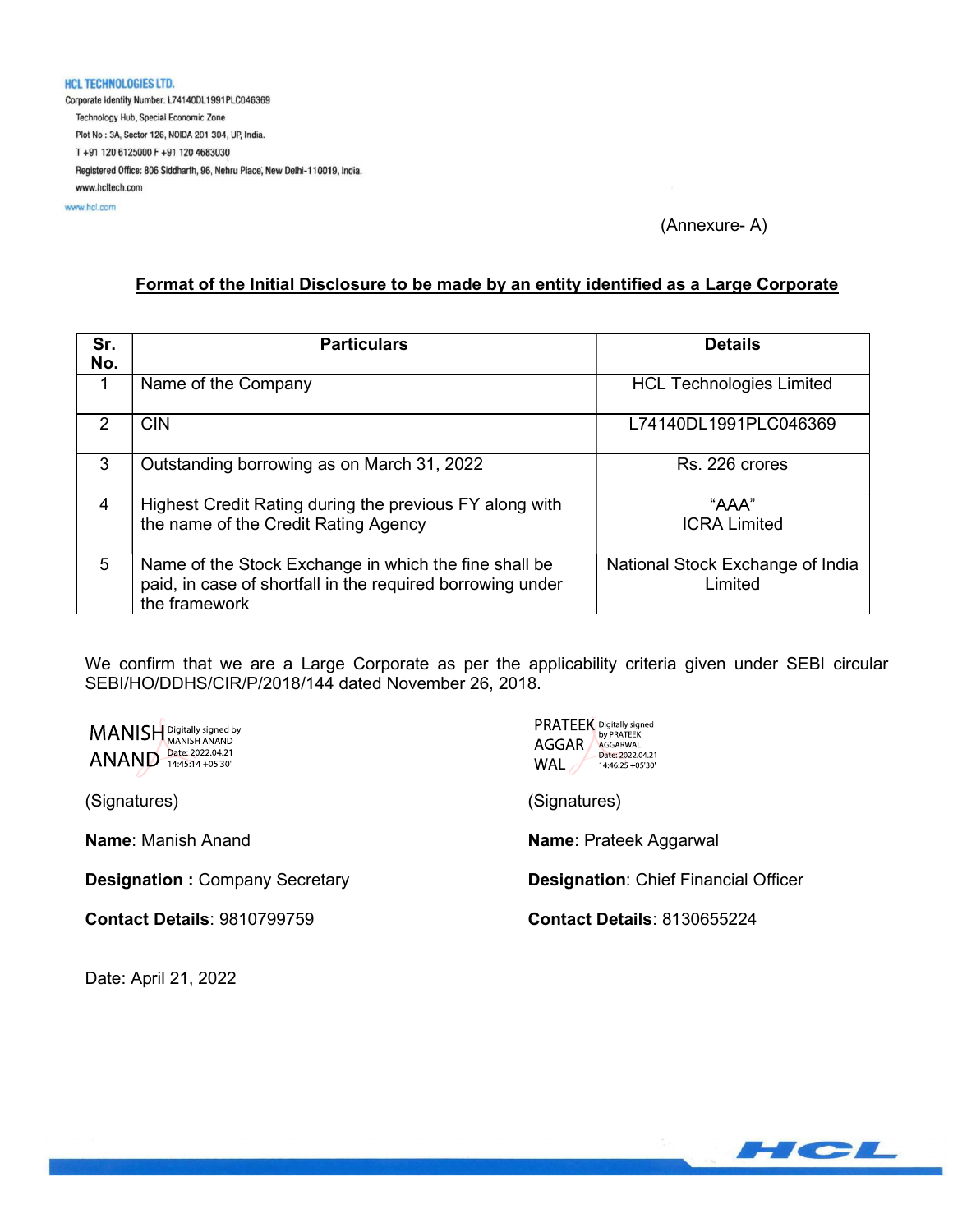HCL TECHNOLOGIES LTD. Corporate Identity Number: L74140DL1991PLC046369 Technology Hub, Special Economic Zone Plot No: 3A, Sector 126, NOIDA 201 304, UP, India. T+91 120 6125000 F+91 120 4683030 Registered Office: 806 Siddharth, 96, Nehru Place, New Delhi-110019, India. www.hcltech.com

www.hcl.com

(Annexure - B2)

# Format of the Annual Disclosure to be made by an entity identified as Large Corporate

- 1. Name of the Company : HCL Technologies Limited
- 2. CIN : L74140DL1991PLC046369
- 3. Report filed for FY : 2021-22

#### 4. Details of the Current block (all figures in Rs. Crores):

| Sr.  | <b>Particulars</b>                                                                                                                    | <b>Details</b>        |
|------|---------------------------------------------------------------------------------------------------------------------------------------|-----------------------|
| No.  |                                                                                                                                       |                       |
| i.   | 2-year block period                                                                                                                   | FY 2021-22, FY2022-23 |
| ii.  | Incremental borrowing done in FY (2021-22)<br>(a)                                                                                     | 25                    |
| iii. | Mandatory borrowing to be done through debt securities in FY<br>$(2021-22)$                                                           | 6                     |
|      | $(b) = (25% \text{ of } a)$                                                                                                           |                       |
| iv.  | Actual borrowing done through debt securities in FY (2021-22)<br>(c)                                                                  |                       |
| V.   | Shortfall in the borrowing through debt securities, if any, for FY<br>(2020-21) carried forward to FY (2021-22).                      |                       |
|      | (d)                                                                                                                                   |                       |
| vi.  | Quantum of (d), which has been met from (c)<br>(e)                                                                                    |                       |
| vii. | Shortfall, if any, in the mandatory borrowing through debt<br>securities for FY (2021-22)                                             | 6                     |
|      | {after adjusting for any shortfall in borrowing for FY (2020-21)<br>which was carried forward to FY (2021-22)}<br>$(f)=(b)-[(c)-(e)]$ |                       |